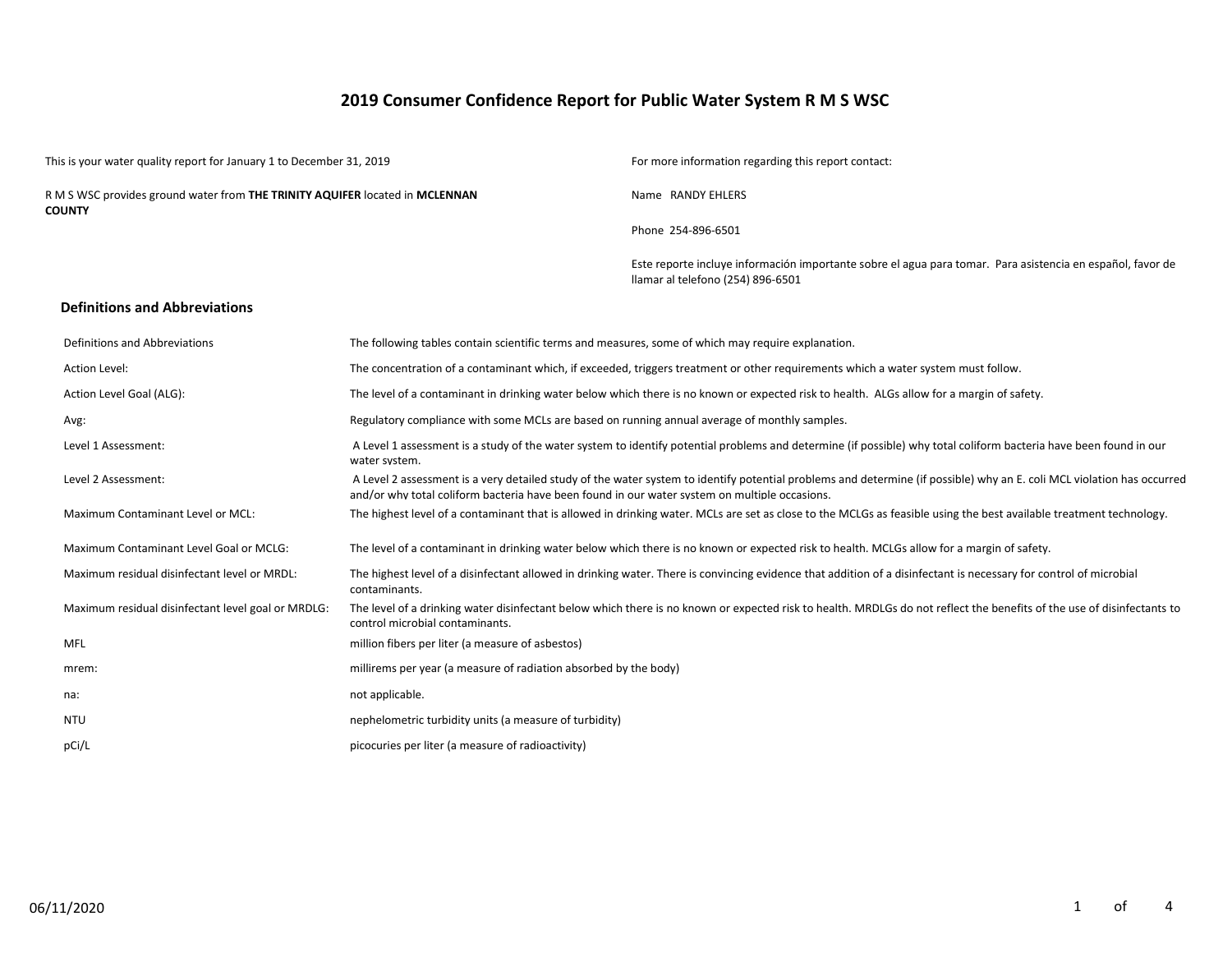### **Definitions and Abbreviations**

| ppb:                       | micrograms per liter or parts per billion - or one ounce in 7,350,000 gallons of water. |
|----------------------------|-----------------------------------------------------------------------------------------|
| ppm:                       | milligrams per liter or parts per million - or one ounce in 7,350 gallons of water.     |
| ppq                        | parts per quadrillion, or picograms per liter (pg/L)                                    |
| ppt                        | parts per trillion, or nanograms per liter (ng/L)                                       |
| Treatment Technique or TT: | A required process intended to reduce the level of a contaminant in drinking water.     |

## **Information about your Drinking Water**

The sources of drinking water (both tap water and bottled water) include rivers, lakes, streams, ponds, reservoirs, springs, and wells. As water travels over the surface of the land or through the ground, it dissolves naturally-occurring minerals and, in some cases, radioactive material, and can pick up substances resulting from the presence of animals or from human activity.

Drinking water, including bottled water, may reasonably be expected to contain at least small amounts of some contaminants. The presence of contaminants does not necessarily indicate that water poses a health risk. More information about contaminants and potential health effects can be obtained by calling the EPAs Safe Drinking Water Hotline at (800) 426-4791.

Contaminants that may be present in source water include:

- Microbial contaminants, such as viruses and bacteria, which may come from sewage treatment plants, septic systems, agricultural livestock operations, and wildlife.

- Inorganic contaminants, such as salts and metals, which can be naturally-occurring or result from urban storm water runoff, industrial or domestic wastewater discharges, oil and gas production, mining, or farming.

- Pesticides and herbicides, which may come from a variety of sources such as agriculture, urban storm water runoff, and residential uses.

- Organic chemical contaminants, including synthetic and volatile organic chemicals, which are by-products of industrial processes and petroleum production, and can also come from gas stations, urban storm water runoff, and septic systems.

- Radioactive contaminants, which can be naturally-occurring or be the result of oil and gas production and mining activities.

In order to ensure that tap water is safe to drink, EPA prescribes regulations which limit the amount of certain contaminants in water provided by public water systems. FDA regulations establish limits for contaminants in bottled water which must provide the same protection for public health.

Contaminants may be found in drinking water that may cause taste, color, or odor problems. These types of problems are not necessarily causes for health concerns. For more information on taste, odor, or color of drinking water, please contact the system's business office.

You may be more vulnerable than the general population to certain microbial contaminants, such as Cryptosporidium, in drinking water. Infants, some elderly, or immunocompromised persons such as those undergoing chemotherapy for cancer; persons who have undergone organ transplants; those who are undergoing treatment with steroids; and people with HIV/AIDS or other immune system disorders, can be particularly at risk from infections. You should seek advice about drinking water from your physician or health care providers. Additional guidelines on appropriate means to lessen the risk of infection by Cryptosporidium are available from the Safe Drinking Water Hotline (800-426-4791).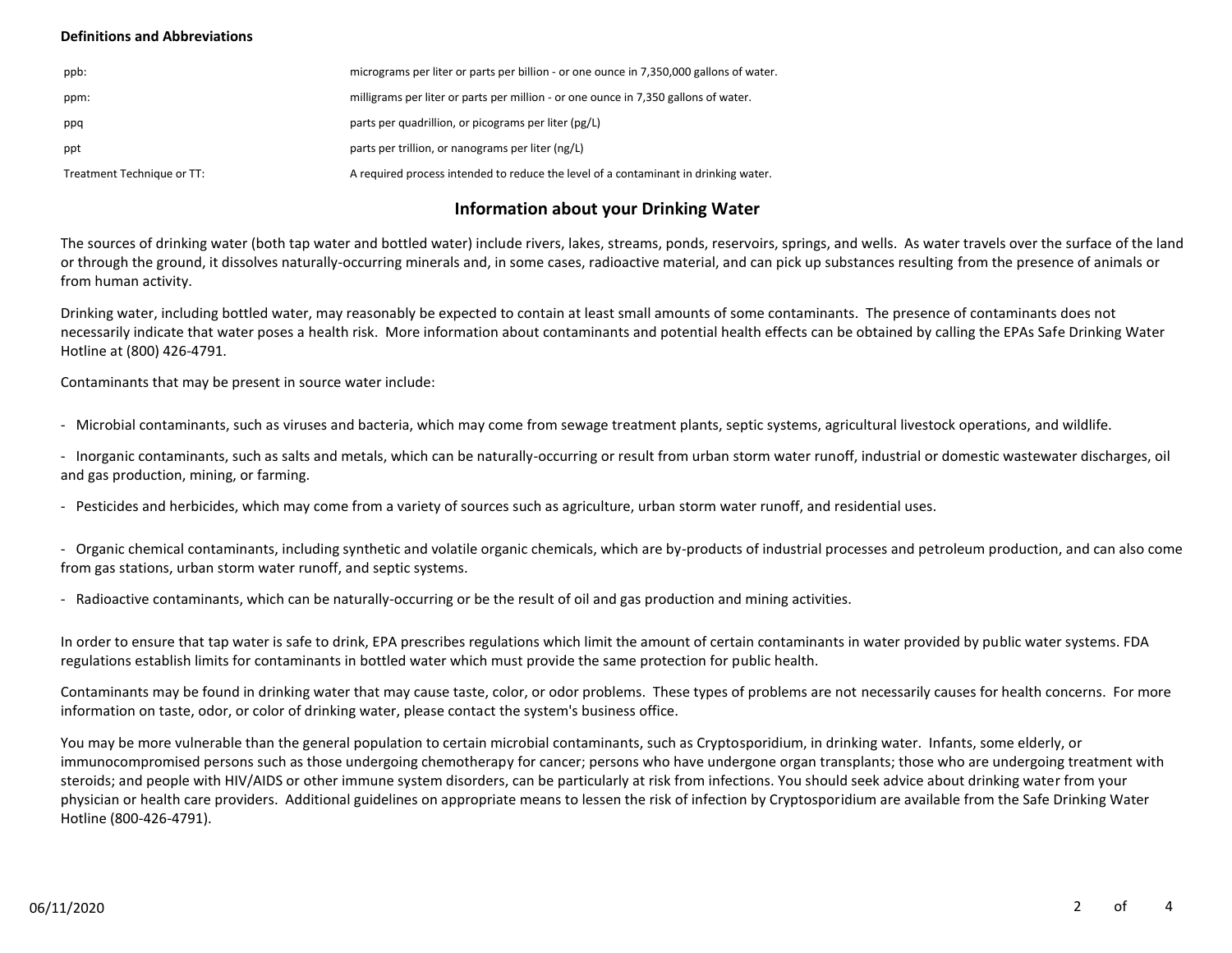If present, elevated levels of lead can cause serious health problems, especially for pregnant women and young children. Lead in drinking water is primarily from materials and components associated with service lines and home plumbing. We are responsible for providing high quality drinking water, but we cannot control the variety of materials used in plumbing components. When your water has been sitting for several hours, you can minimize the potential for lead exposure by flushing your tap for 30 seconds to 2 minutes before using water for drinking or cooking. If you are concerned about lead in your water, you may wish to have your water tested. Information on lead in drinking water, testing methods, and steps you can take to minimize exposure is available from the Safe Drinking Water Hotline or at http://www.epa.gov/safewater/lead.

#### **Information about Source Water**

'TCEQ completed an assessment of your source water, and results indicate that some of our sources are susceptible to certain contaminants. The sampling requirements for your water system is based on this susceptibility and previous sample data. Any detections of these contaminants will be found in this Consumer Confidence Report.

For more information on source water assessments and protection efforts at our system contact **RANDY EHLERS AT 254-896-6501**'

# **2019 Water Quality Test Results**

| Disinfection By-Products     | <b>Collection Date</b> | <b>Highest Level</b><br><b>Detected</b> | <b>Range of Individual</b><br><b>Samples</b> | <b>MCLG</b>              | MCL | <b>Units</b> | <b>Violation</b> | <b>Likely Source of Contamination</b>      |
|------------------------------|------------------------|-----------------------------------------|----------------------------------------------|--------------------------|-----|--------------|------------------|--------------------------------------------|
| Total Trihalomethanes (TTHM) | 2019                   | 9.6                                     | $9.6 - 9.6$                                  | No goal for the<br>total | 80  | ppb          |                  | By-product of drinking water disinfection. |

| <b>Inorganic Contaminants</b>  | <b>Collection Date</b> | <b>Highest Level</b><br><b>Detected</b> | Range of Individual<br>Samples | MCLG     | <b>MCL</b> | <b>Units</b> | <b>Violation</b> | <b>Likely Source of Contamination</b>                                                                                            |
|--------------------------------|------------------------|-----------------------------------------|--------------------------------|----------|------------|--------------|------------------|----------------------------------------------------------------------------------------------------------------------------------|
| Arsenic                        | 2019                   | 11                                      | $9.8 - 11.4$                   | $\Omega$ | 10         | ppb          |                  | Erosion of natural deposits; Runoff from orchards;<br>Runoff from glass and electronics production wastes.                       |
| <b>Barium</b>                  | 03/08/2018             | 0.0692                                  | $0.0692 - 0.0692$              |          |            | ppm          | N                | Discharge of drilling wastes; Discharge from metal<br>refineries; Erosion of natural deposits.                                   |
|                                |                        |                                         |                                |          |            |              |                  |                                                                                                                                  |
| <b>Fluoride</b>                | 2019                   | 1.69                                    | $1.69 - 1.69$                  |          | 4.0        | ppm          | N                | Erosion of natural deposits; Water additive which<br>promotes strong teeth; Discharge from fertilizer and<br>aluminum factories. |
| Nitrate [measured as Nitrogen] | 2019                   | 0.14                                    | $0.14 - 0.14$                  | 10       | 10         | ppm          | N                | Runoff from fertilizer use; Leaching from septic tanks,<br>sewage; Erosion of natural deposits.                                  |